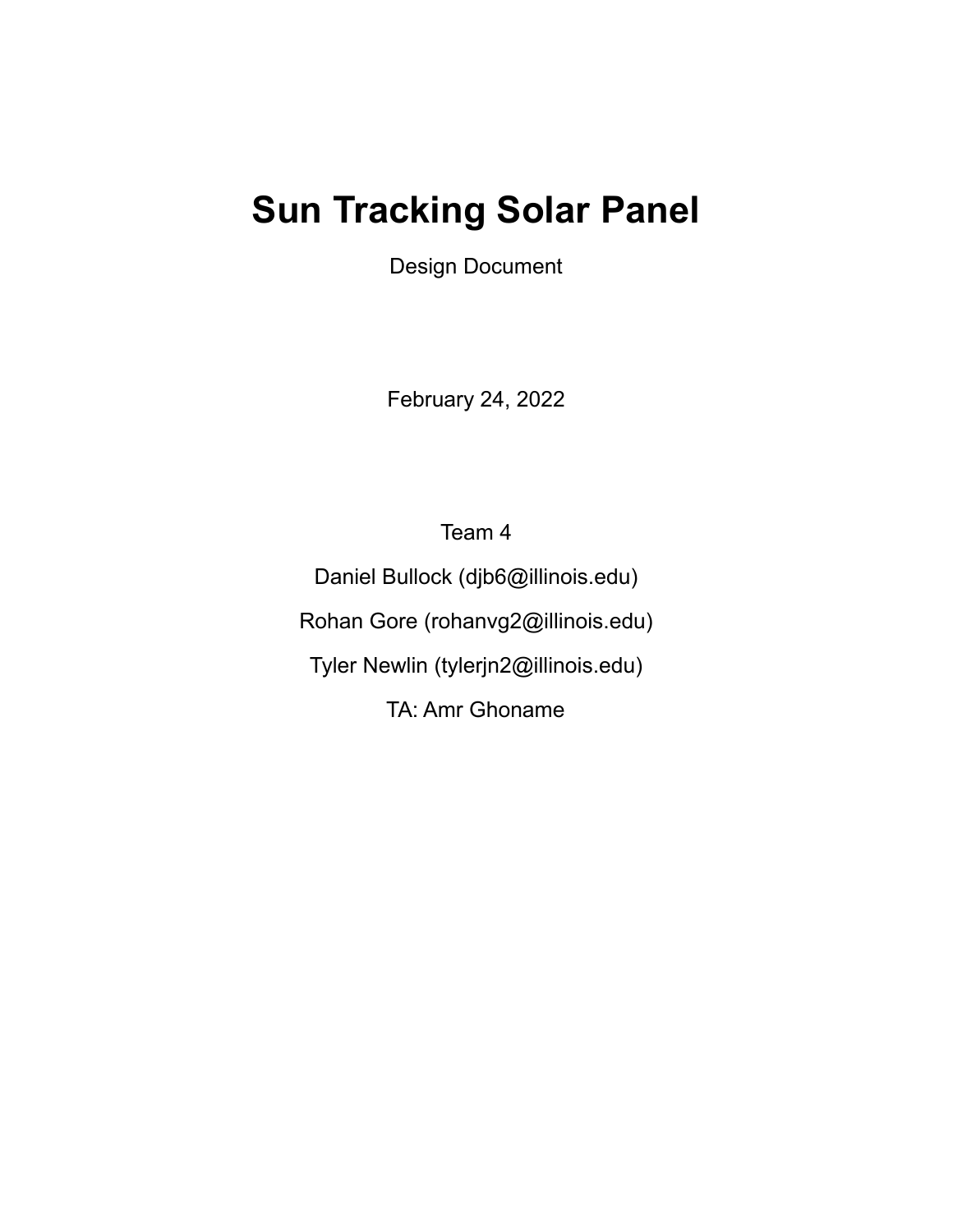## **Table of Contents**

## **1. Introduction**

| 1.1 Problem                   | 3              |
|-------------------------------|----------------|
| 1.2 Solution                  | 3              |
| 1.3 Visual Aid                | $3 - 4$        |
| 1.4 High Level Requirements   | 4              |
| 2. Design                     |                |
| 2.1 Block Diagram             | 5              |
| 2.2 Power Unit                |                |
| 2.2.1 Battery                 | 6              |
| 2.2.2 Power Converter         | 6              |
| 2.2.3 Solar Panel             | $\overline{7}$ |
| 2.3 Control Unit              |                |
| 2.3.1 Microcontroller         | $\overline{7}$ |
| 2.4 Sensor Unit               |                |
| 2.4.1 Photoresistors          | 8              |
| 2.5 Movement Unit             |                |
| 2.5.1 Rotational Motor        | 8              |
| 2.5.2 Tilt Motor              | 9              |
| 2.6 Networking Unit           |                |
| 2.6.1 WiFi Module             | 9              |
| 2.6.1 Web Application         | $9 - 10$       |
| 2.8 Circuit Schematics        | 11             |
| 2.8 Tolerance Analysis        | 12             |
| 3. Cost Analysis and Schedule | 13             |
| 3.1 Cost Analysis             | 12             |
| 3.1.1 Labor                   | 12             |
| 3.1.2 Parts                   | $12 - 13$      |
| 3.2 Schedule                  | 13             |
| 3. Ethics and Safety          | 14             |
| 4. References                 | 15             |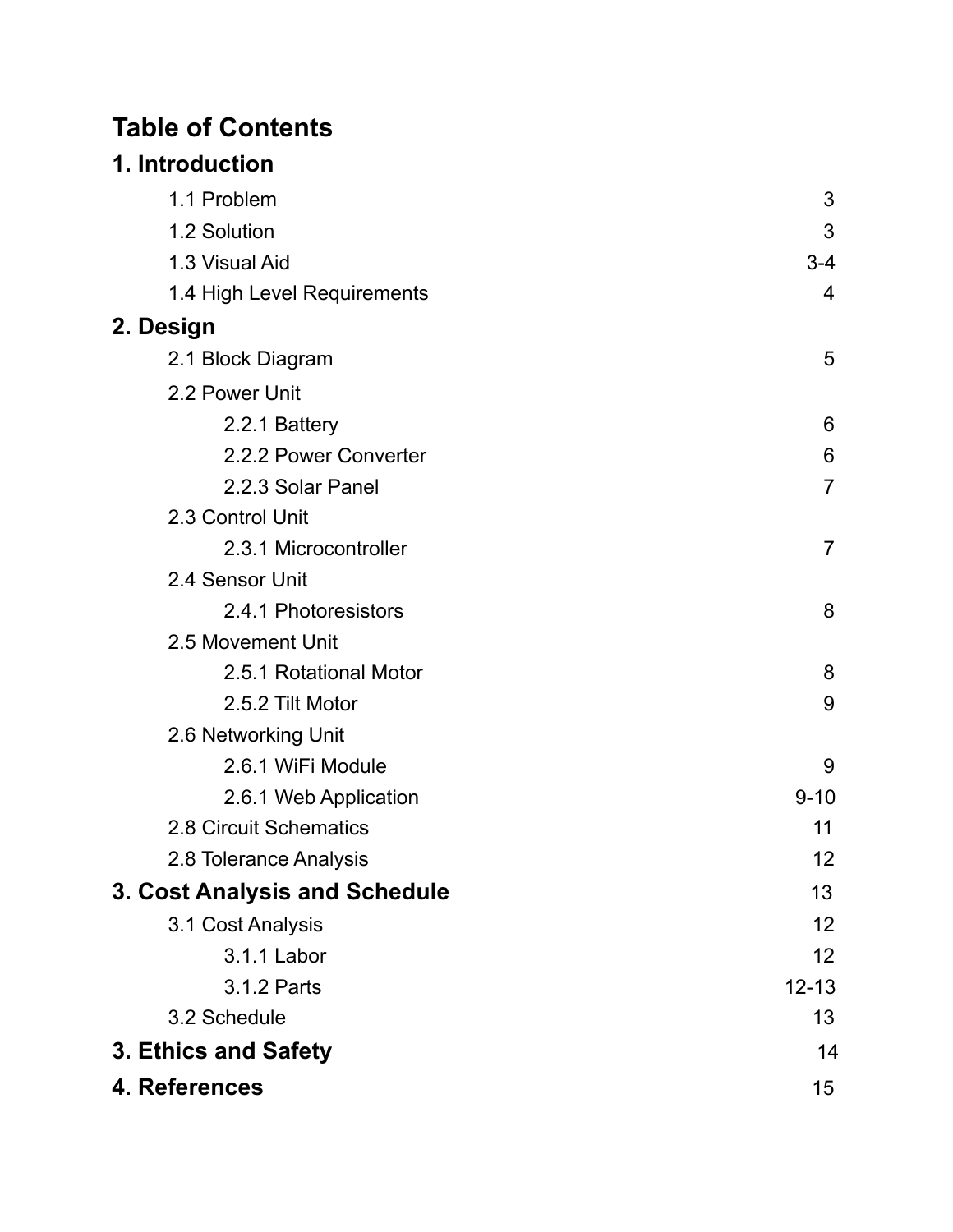# **1 Introduction**

### 1.1 Problem

Stationary solar panels do not produce the maximum amount of energy possible at all hours of daylight. Setting up stationary solar panels requires finding an optimum tilt as well as an angle to face the average position of the sun in the sky. Calculation of these angles depends on the latitude and longitude at the panel's location.

### 1.2 Solution

Our solution to maximize energy production is for a sun tracking solar panel. The panel will move to face all directions to be perpendicular with the sun. It will use photoresistors behind the solar panel which will try to minimize the light in their view, sending movement data to server motors to move the panel, until completely shaded when the panel is perpendicular with the sun. Calculations are not required; the user just has to position it roughly facing where the sun will rise in the morning for first-time setup. Our panel will also send power data directly to a webapp, so the user can see how much power is being generated and used by the panel during the course of a day.

### 1.3 Visual Aid



**Figure 1.** Model of Sun Tracking Solar Panel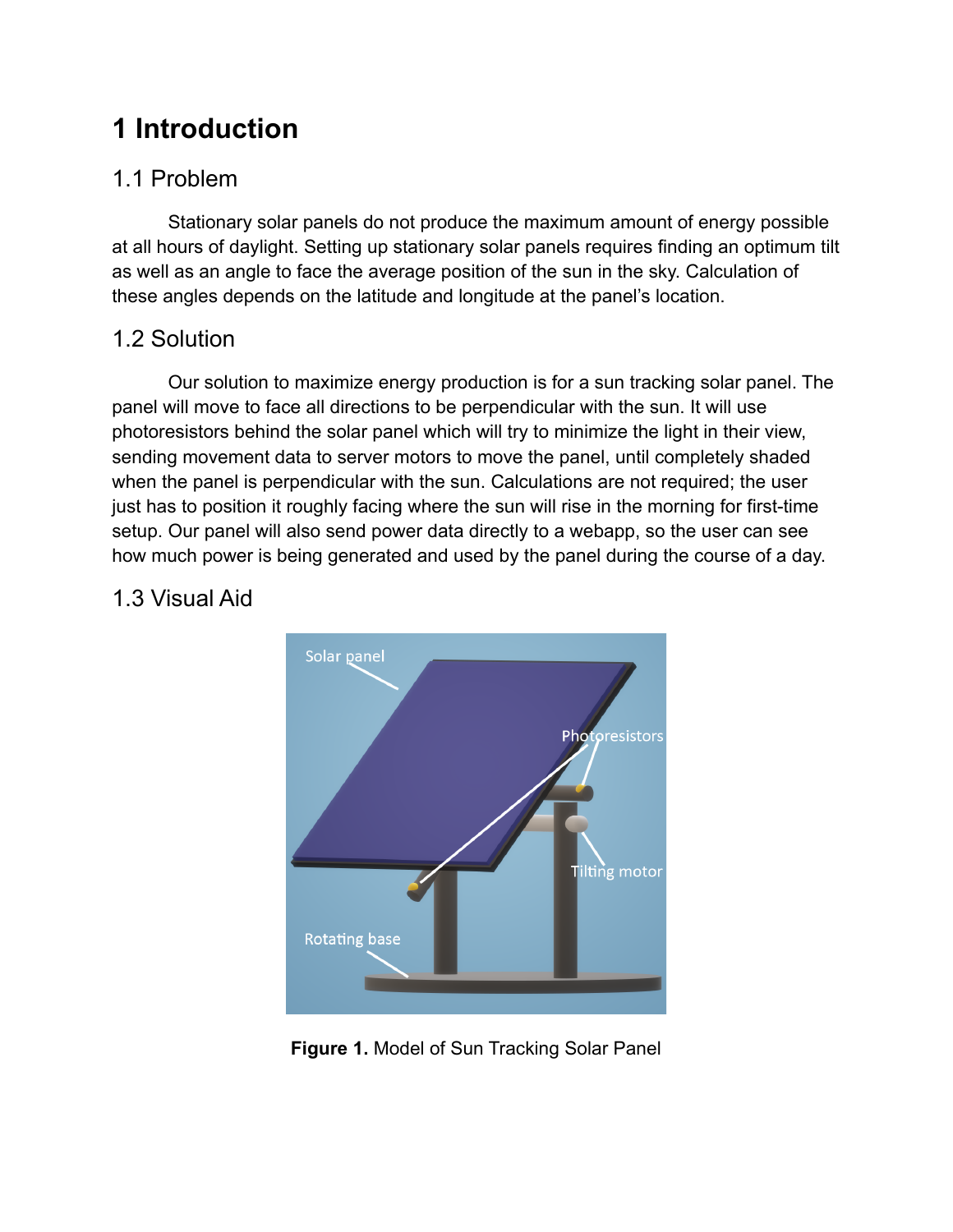

**Figure 2.** Side View of Model of Sun Tracking Solar Panel

#### 1.4 High Level Requirements:

- The panel must utilize the photoresistors to be perpendicular +/-10° to the sun at all hours of the day to maximize energy production. It must perform a 180° tilt at nighttime to reset it for the morning.
- The panel must generate and store power in a battery used to power its functions, while still producing at least 15% more net power than a stationary solar panel.
- The panel must send a stream of data including the power generation and efficiency to a webapp which will display live graphs and data.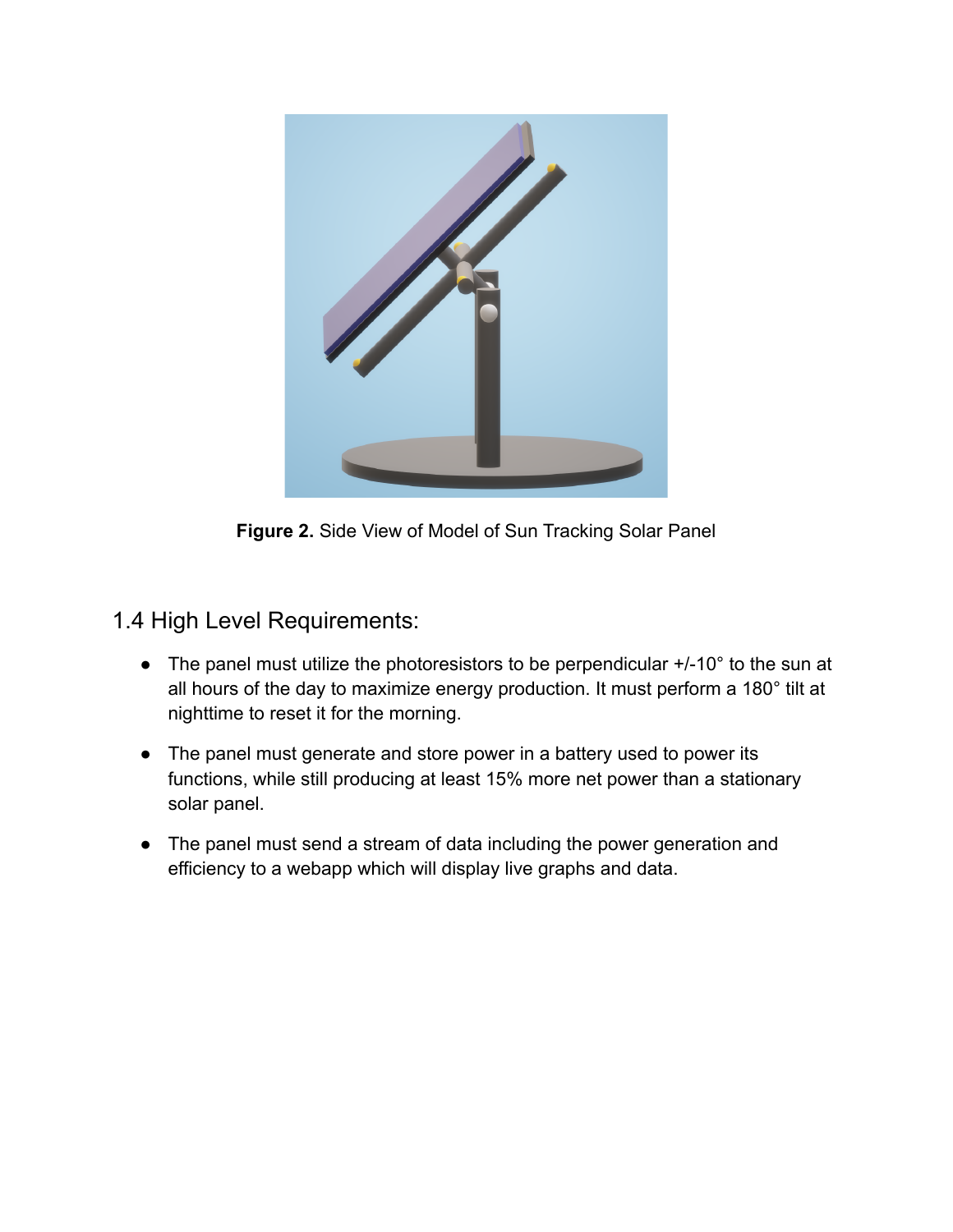# **2 Design**

## 2.1 Block Diagram



**Figure 3.** Block Diagram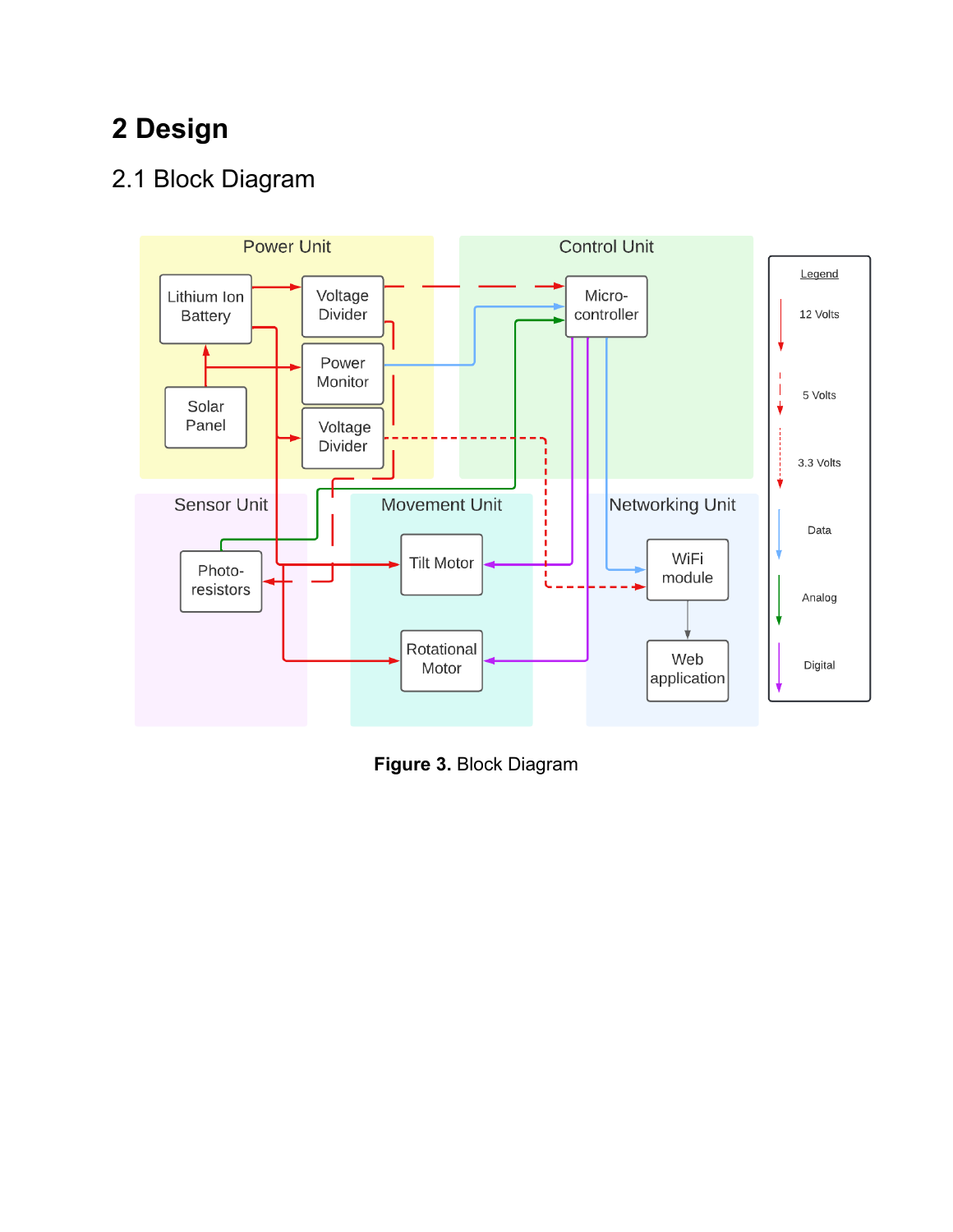### 2.2 Power Unit

#### 2.2.1 Battery

The 12 V battery will power the motors, microcontroller, and photoresistors. The solar panel will charge the battery while the battery powers the rest of the system.

Requirement: Power Converter converts battery voltage to appropriate voltages for controller, photoresistors, and motors.

| Requirements                                                                                                                                                             | Verification                                                                                                                                                                              |
|--------------------------------------------------------------------------------------------------------------------------------------------------------------------------|-------------------------------------------------------------------------------------------------------------------------------------------------------------------------------------------|
| 1. The battery will receive and store<br>power from the solar panel, and<br>send it to the rest of the<br>components. It must supply >500<br>mAH of charge at 12V +/-5%. | 1. Connect a fully charged battery to<br>the system<br>a. Discharge battery at<br>100 <sub>m</sub> A.<br>b. Use a voltmeter to ensure<br>the voltage remains within<br>the 12V threshold. |

#### 2.2.2 Power Converter

The power converter will create the required voltages for our circuit to operate, 5V for the microcontroller and 3.3 V for the wifi module. It will draw the power from the battery. The power converter will also power the photoresistors.

| Requirements                                                                                      | Verification                                                                                                                                                              |
|---------------------------------------------------------------------------------------------------|---------------------------------------------------------------------------------------------------------------------------------------------------------------------------|
| 1. Provides $5 V +/- 5\%$ and $3.3 V +/-$<br>5% from a 12 V source with<br>currents from 0-590mA. | 1. Connect the input to a 12 V source<br>and draw 590 mA.<br>a. Measure the voltage output<br>using a multimeter to ensure<br>it is within $5 V +/- 5%$ or 3.3<br>$+/-5%$ |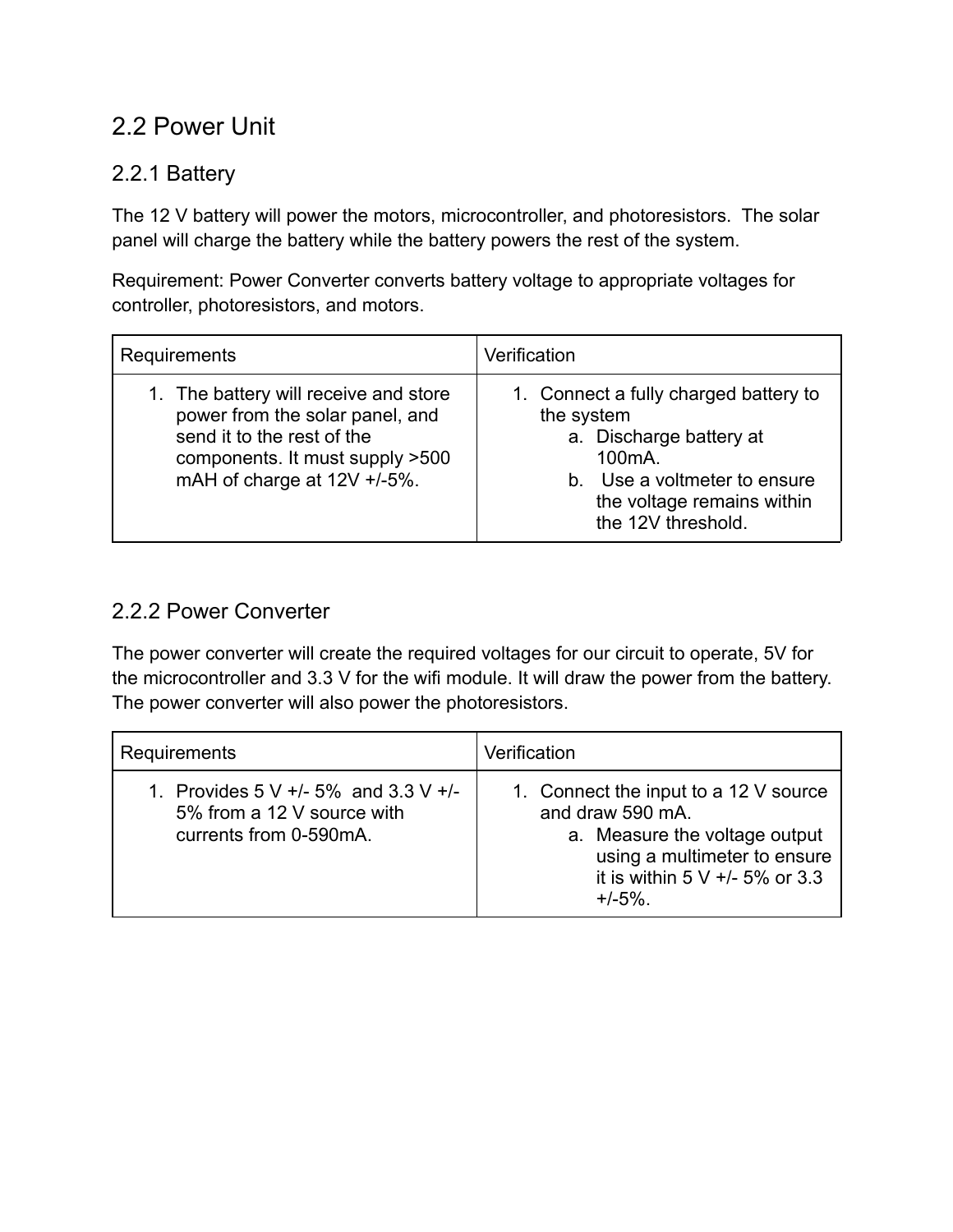#### 2.2.3 Solar Panel

The solar panel will be the power source for the battery which will power the whole system. It will create enough power to power the system while still producing excess energy.

| Requirements                                                     | Verification                                                                                           |
|------------------------------------------------------------------|--------------------------------------------------------------------------------------------------------|
| 1. Outputs 350-590 mA between 12<br>and 18 V in direct sunlight. | 1. Put the solar panel outside in direct<br>sunlight.<br>a. Measure the current using a<br>multimeter. |

#### 2.2.3 Power Monitor

The power monitor chip will take in voltage and current from the solar panel, which will then be sent to the microcontroller for logging power.

| Requirements                                                     | Verification                                                                                                                                                             |
|------------------------------------------------------------------|--------------------------------------------------------------------------------------------------------------------------------------------------------------------------|
| 1. Power monitor chip accurately<br>depicts voltage and current. | 1. Measure the voltage and current<br>across the solar panel using a<br>multimeter.<br>a. Verify that voltage and current<br>is within $+/-5\%$ of the chip's<br>output. |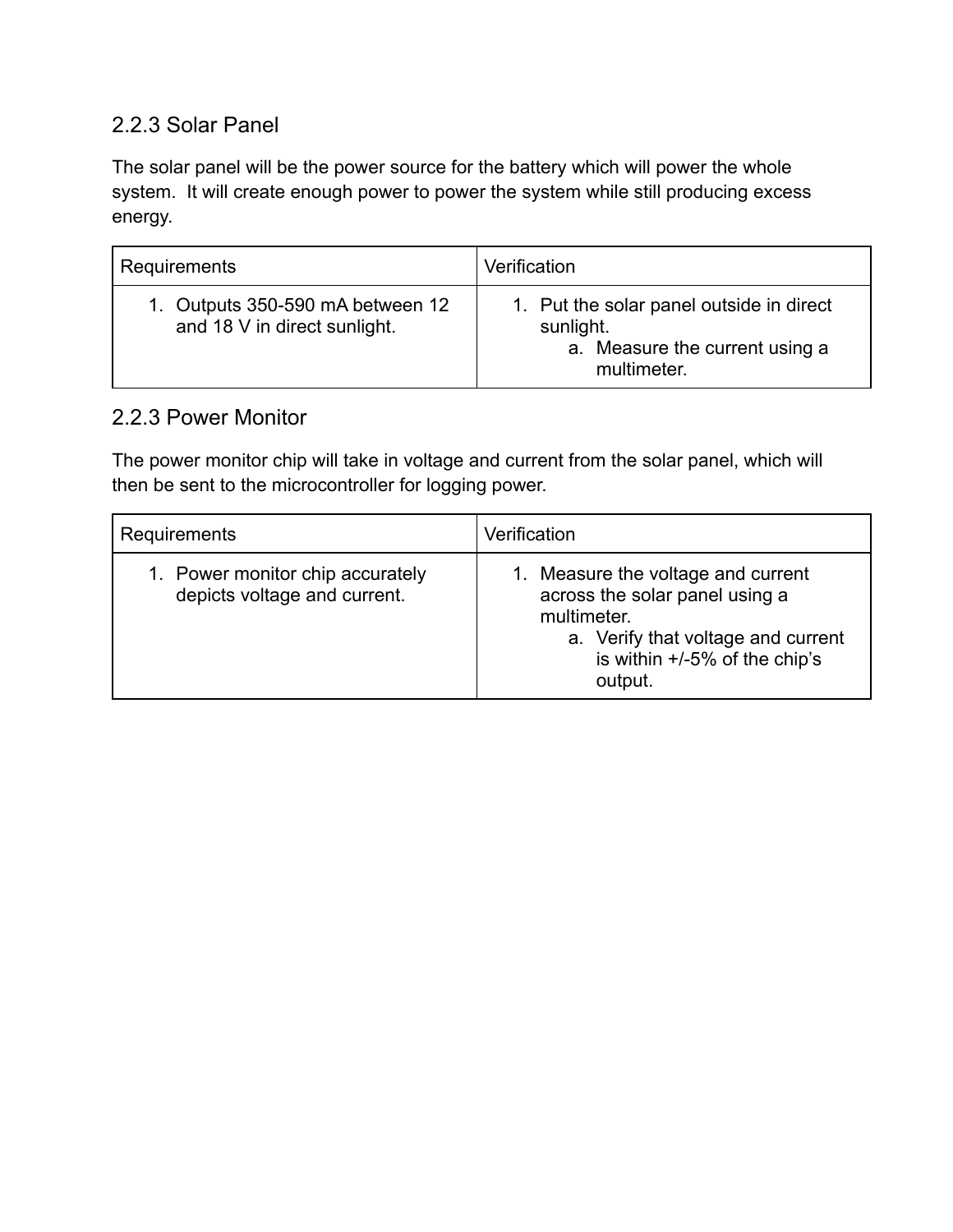## 2.3 Control Unit

#### 2.3.1 Microcontroller

The microcontroller will take data from the photoresistors and calculate which motors will need to move and what direction, then outputs this data to the movement unit to move the solar panel to the correct angle. Sends power generated data to the WiFi module.

| Requirements                                                                                                                | Verification                                                                                                                                                                                                                                                                                                                      |
|-----------------------------------------------------------------------------------------------------------------------------|-----------------------------------------------------------------------------------------------------------------------------------------------------------------------------------------------------------------------------------------------------------------------------------------------------------------------------------|
| 1. The microcontroller will use the<br>photoresistor values to tell the<br>motors where to turn the solar<br>panel.         | 1. Verify that the resistance of the<br>photoresistors matches the direction<br>the solar panel is moved<br>Use multimeter to record<br>the values of the<br>photoresistors<br>b. Observe that the solar panel<br>moves in the correct direction<br>c. Check that the values of the<br>photoresistors are +/- 5% of<br>each other |
| The power generated by the solar<br>2.<br>panel will be recorded by the<br>microcontroller, and sent to the<br>WiFi module. | 2. Discharge a battery connected to the<br>microcontroller.<br>a. Verify the power input coming<br>through the microcontroller<br>data.<br>b. Verify the data comes through<br>in the web application.                                                                                                                            |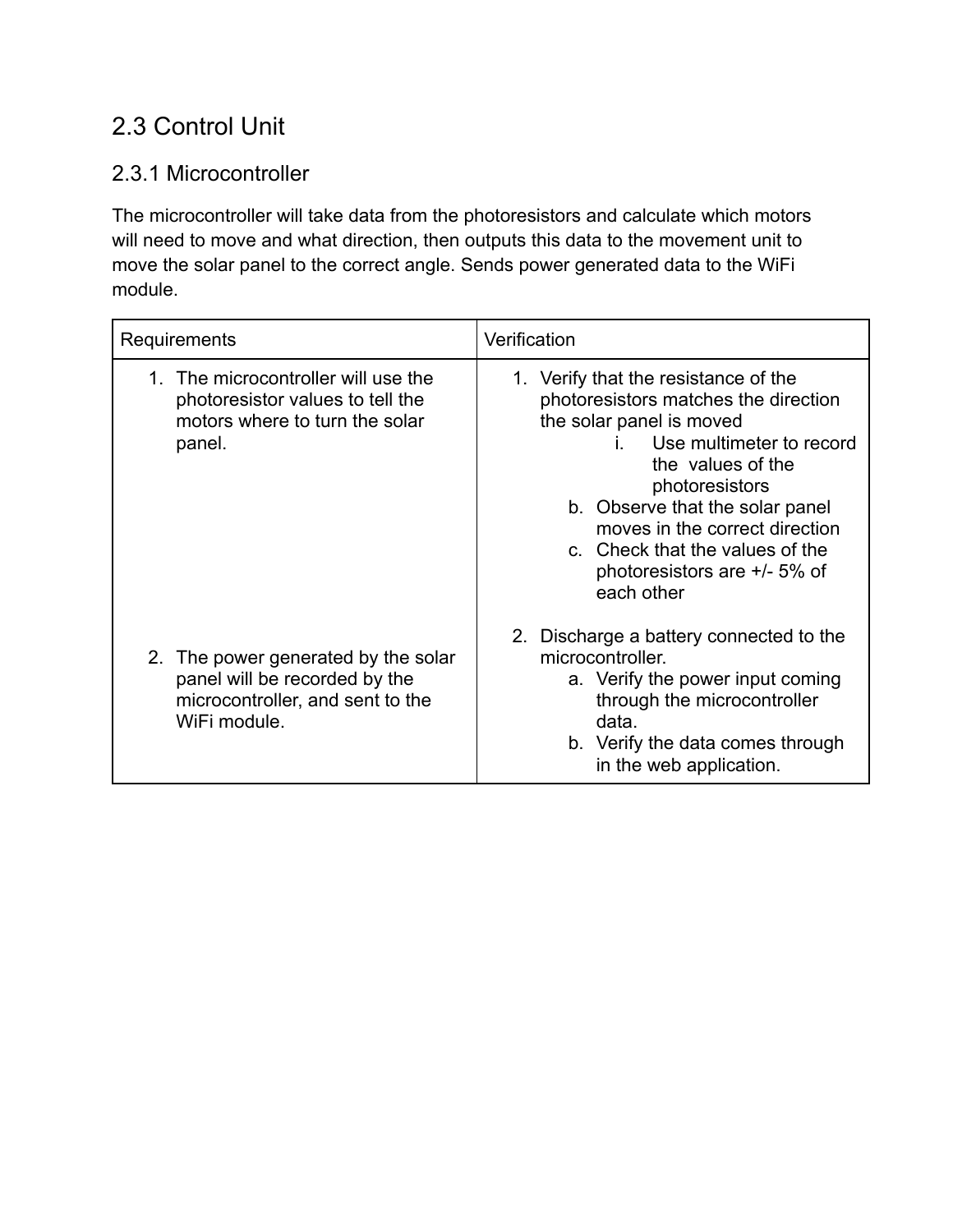### 2.4 Sensor Unit

#### 2.4.1 Photoresistors

Changes resistance based on the position of the solar panel and sends this data to the microcontroller.

| Requirements                                                                                                                                                                         | Verification                                                                                                                                                                                      |
|--------------------------------------------------------------------------------------------------------------------------------------------------------------------------------------|---------------------------------------------------------------------------------------------------------------------------------------------------------------------------------------------------|
| 1. Horizontal photoresistors<br>resistance changes as rotational<br>motor rotates the base<br>2. Vertical photoresistors resistance<br>changes as the tilt motor tilts the<br>panels | 1. Record the resistance of the<br>photoresistors with the<br>microcontroller.<br>a. Ensure that the values of<br>the photoresistors<br>correspond to the direction<br>the solar panel is moving. |

## 2.5 Movement Unit

The movement unit contains the motors required to move the solar panel to the correct position. The movement unit receives the correct position from the microcontroller.

#### 2.5.1 Rotational Motor

This motor will rotate the base of the panel to maintain the optimal position during the day.

| Requirements                                                                            | Verification                                                                                                                                          |
|-----------------------------------------------------------------------------------------|-------------------------------------------------------------------------------------------------------------------------------------------------------|
| 1. The motor must move within $+/-2$ °<br>of the value given by the<br>microcontroller. | 1. Send an input angle from the<br>microcontroller.<br>a. Measure the rotation of the<br>motor using a protractor to<br>ensure it is within $+/-2$ °. |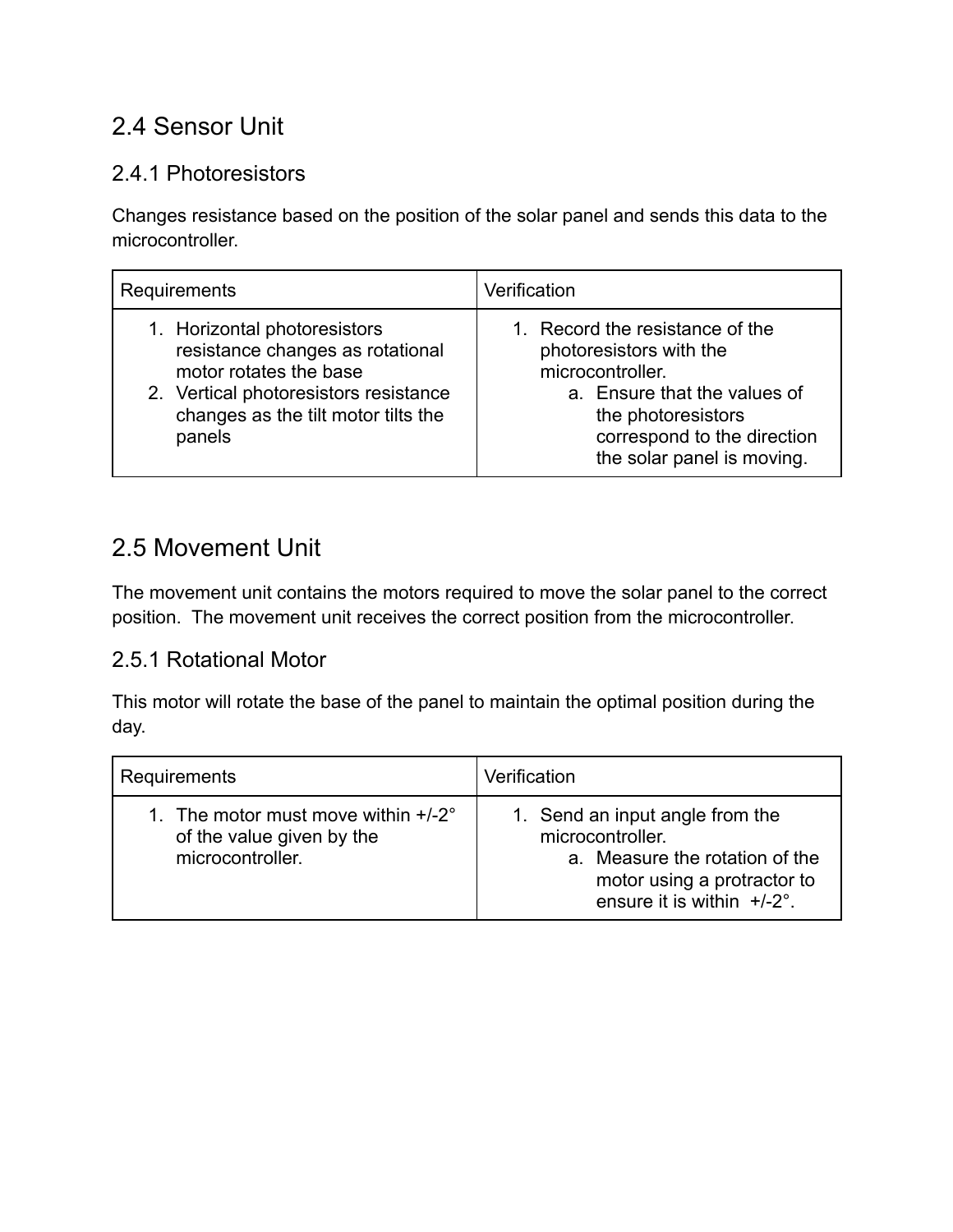#### 2.5.2 Tilt Motor

This motor will tilt the solar panel to ensure the panel maintains the optimal angle towards the sun.

| <b>Requirements</b>                                                                     | Verification                                                                                                                                          |
|-----------------------------------------------------------------------------------------|-------------------------------------------------------------------------------------------------------------------------------------------------------|
| 1. The motor must move within $+/-2$ °<br>of the value given by the<br>microcontroller. | 1. Send an input angle from the<br>microcontroller.<br>a. Measure the rotation of the<br>motor using a protractor to<br>ensure it is within $+/-2$ °. |

### 2.6 Networking Unit

#### 2.6.1 WiFi Module

Will connect to WiFi to communicate power generated data from the microcontroller to the web application.

| Requirements                                                                                                    | Verification                                                                                                                                                                                         |
|-----------------------------------------------------------------------------------------------------------------|------------------------------------------------------------------------------------------------------------------------------------------------------------------------------------------------------|
| 1. The module must be able to<br>interface with the microcontroller<br>and send data to the web<br>application. | 1. Send a number of watts to the WiFi<br>module from the microcontroller.<br>a. Send the data from the WiFi<br>module to the web<br>application. Verify the web<br>application receives the<br>data. |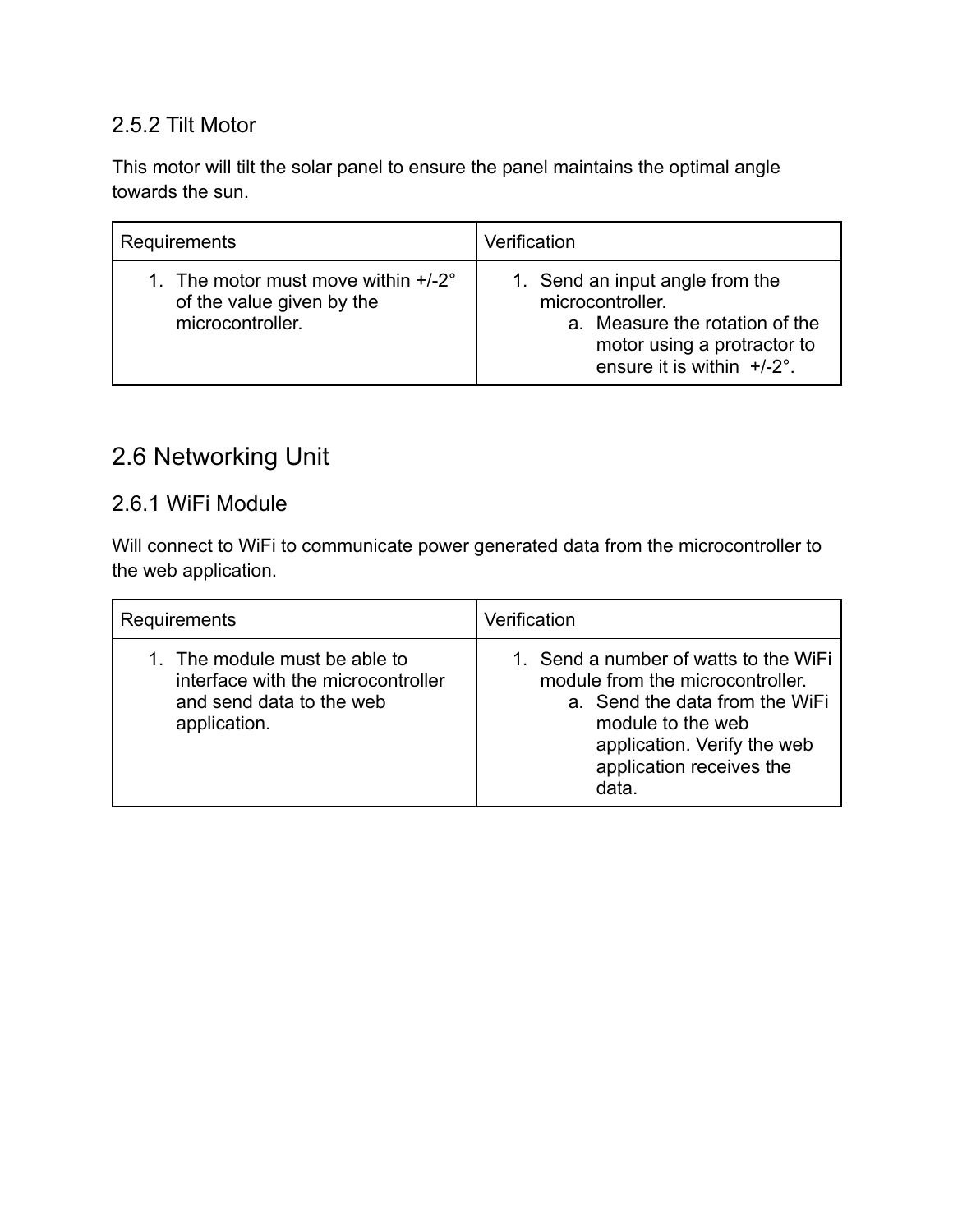## 2.6.2 Web Application

The web application will receive data from the system via the WiFi module. It will show live graphs and data of the power consumed and generated by the panel system.

| Requirements                                                                                                                | Verification                                                                                                                                                                  |
|-----------------------------------------------------------------------------------------------------------------------------|-------------------------------------------------------------------------------------------------------------------------------------------------------------------------------|
| 1. The web application must display<br>live data and visualizations of the<br>power consumed and generated<br>by the panel. | 1. Send random power signals to the<br>microcontroller over the course of<br>a few minutes.<br>a. Verify the web application<br>receives the data and<br>graphs it over time. |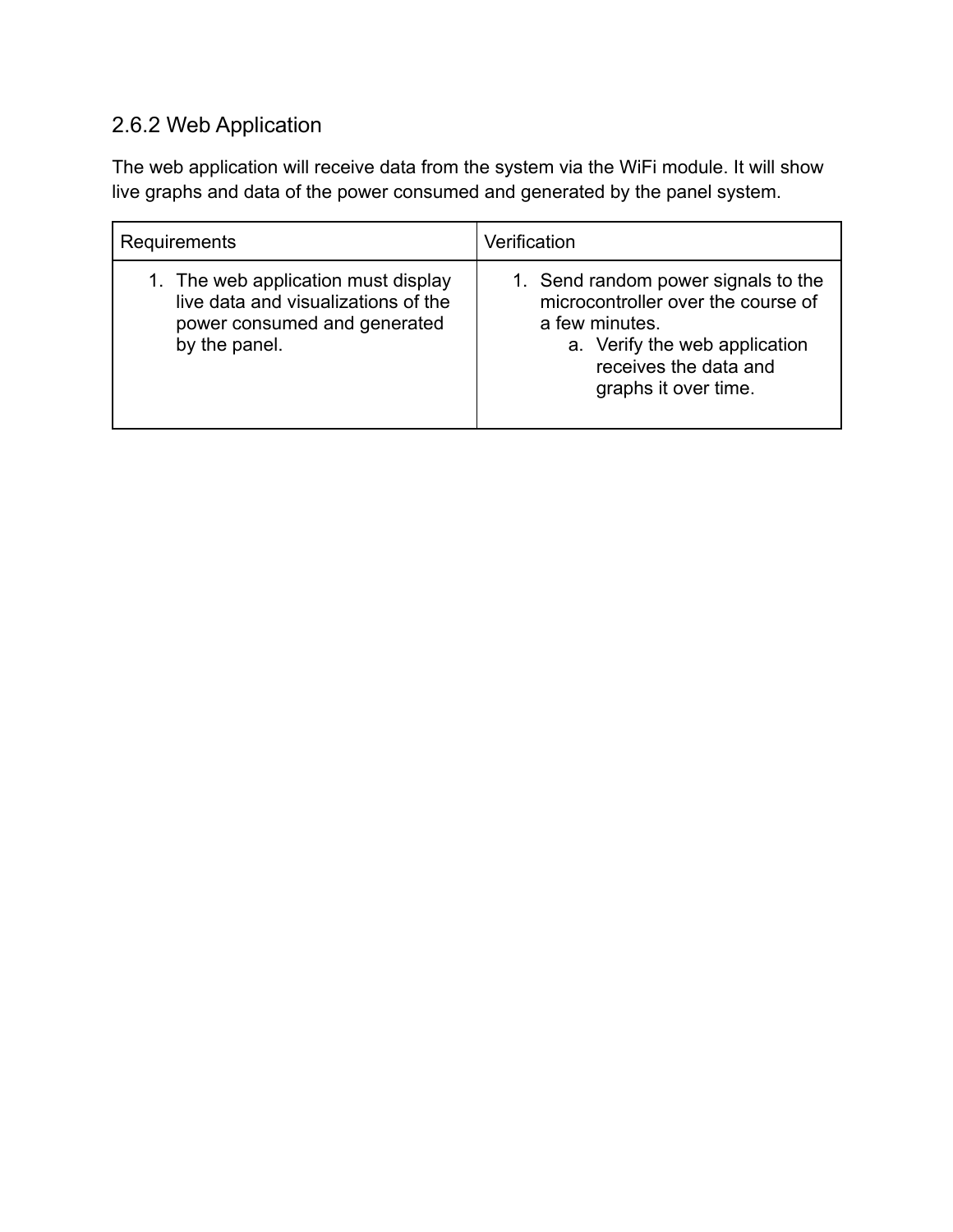## 2.8 Circuit Schematics



**Figure 4.** Circuit Schematic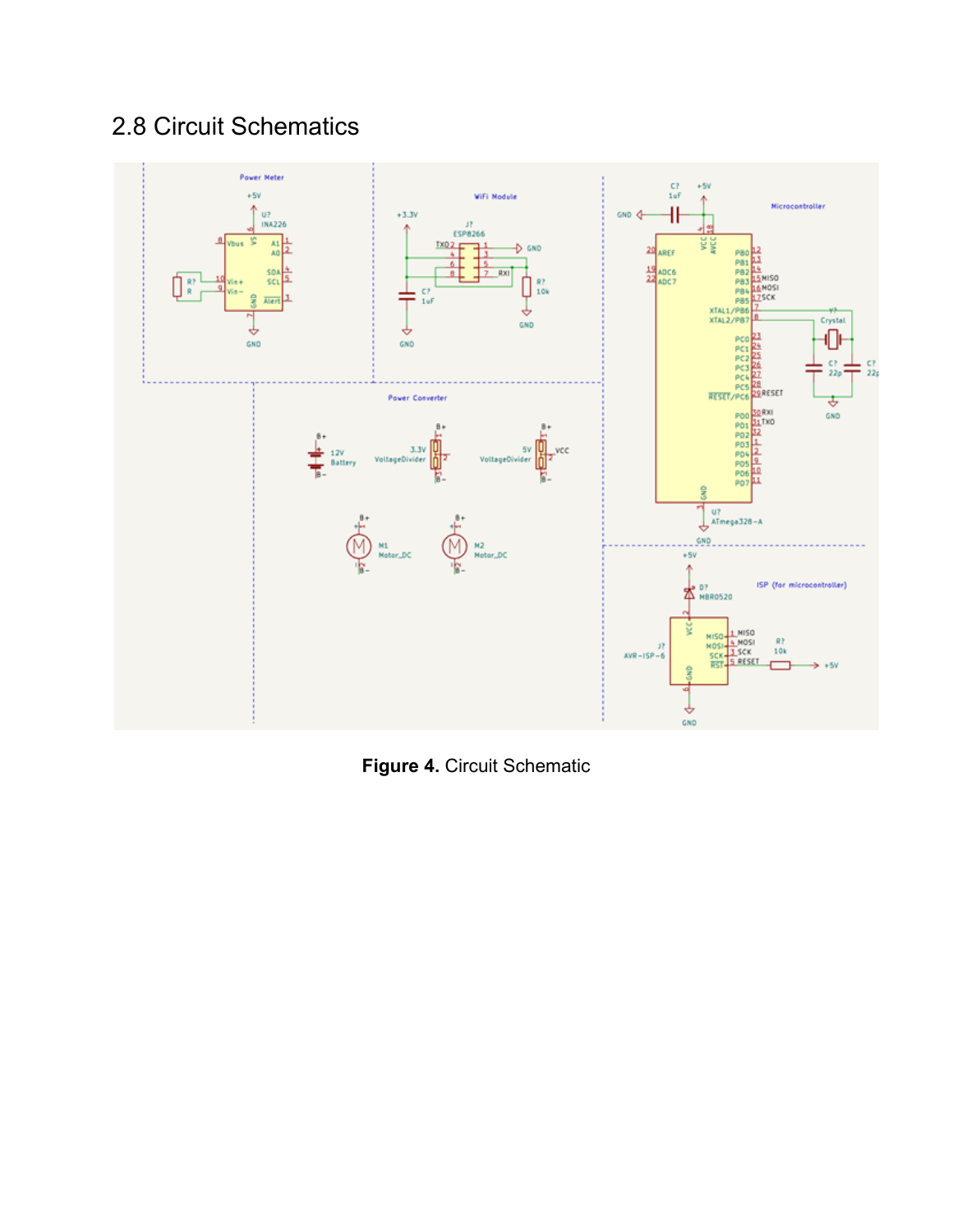### 2.7 Tolerance Analysis

The greatest challenge to the successful completion of this project is the energy cost to power the controller and motors. The energy cost may exceed the power produced by the solar panels, resulting in an energy drain. To prevent this we have to choose a large enough panel and a battery with enough capacity to consistently power the electronics in the system. Also, the pole, the panel and photoresistor array will require a short enough length to avoid overloading the motor. We will either need to find a motor with sufficient torque and holding power or greatly minimize the distance between the photoresistors and the panel.

| <b>Month</b>     | <b>Solar Radiation</b> |
|------------------|------------------------|
|                  | (kWh / $m^2$ / day)    |
| <b>January</b>   | 3.02                   |
| <b>February</b>  | 3.69                   |
| <b>March</b>     | 4.57                   |
| <b>April</b>     | 5.77                   |
| <b>May</b>       | 5.91                   |
| June             | 6.52                   |
| <b>July</b>      | 6.52                   |
| <b>August</b>    | 6.22                   |
| <b>September</b> | 5.66                   |
| <b>October</b>   | 4.29                   |
| <b>November</b>  | 3.24                   |
| <b>December</b>  | 2.40                   |
| Annual           | 4.82                   |

**Figure 5:** Theoretical Fixed Axis Daily kWh in Champaign, IL

 $0.535 m$  \*  $0.555 m = 0.296925 m^2$  \*  $4.82 \, kWh/m^2/day = 1.4311785 \, kWh/day$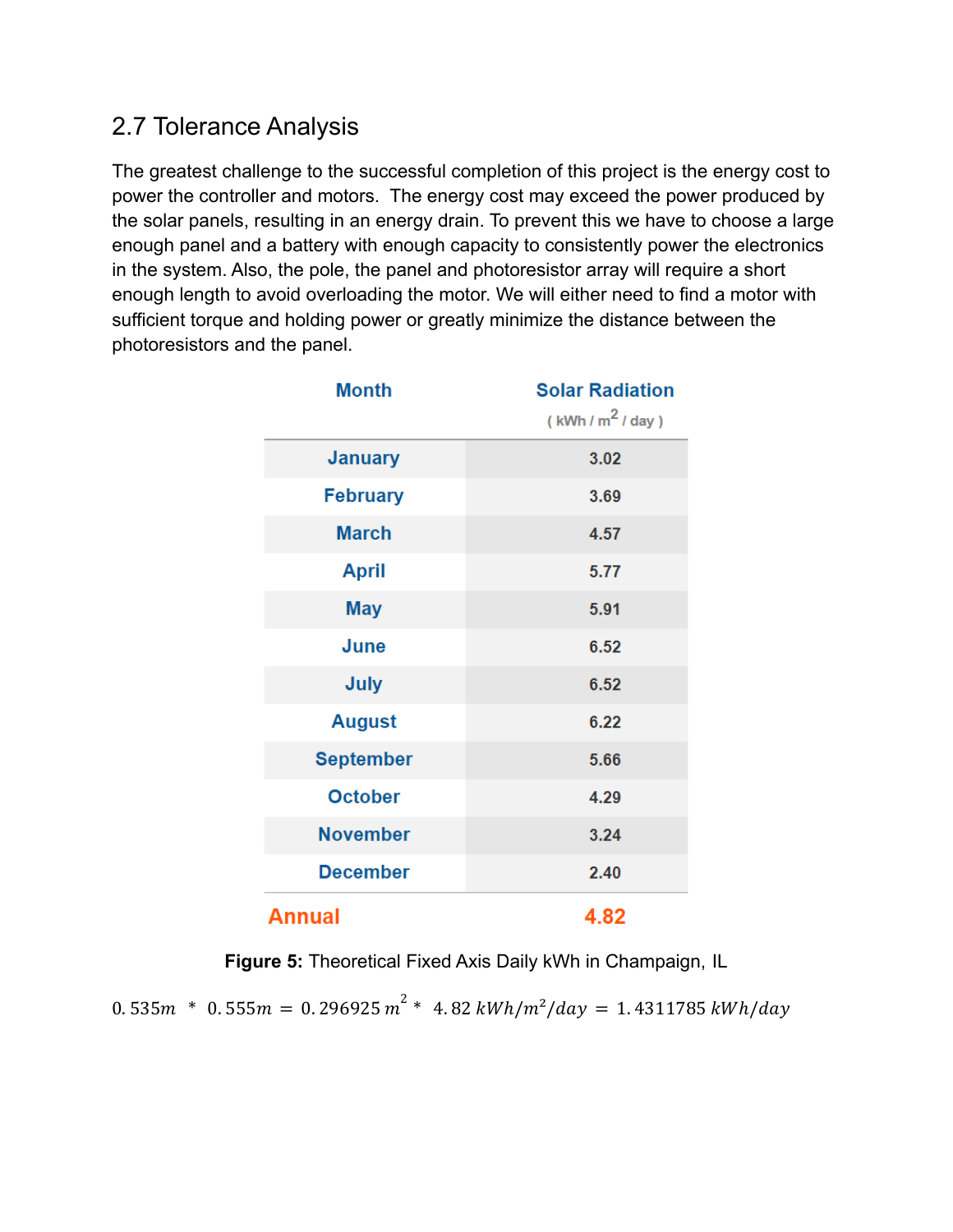| <b>Month</b>     | <b>Solar Radiation</b><br>(kWh/m <sup>2</sup> /day) |
|------------------|-----------------------------------------------------|
| <b>January</b>   | 4.55                                                |
| <b>February</b>  | 5.29                                                |
| <b>March</b>     | 6.18                                                |
| <b>April</b>     | 7.64                                                |
| <b>May</b>       | 7.88                                                |
| June             | 9.01                                                |
| July             | 8.89                                                |
| <b>August</b>    | 8.26                                                |
| <b>September</b> | 7.74                                                |
| <b>October</b>   | 6.04                                                |
| <b>November</b>  | 4.96                                                |
| <b>December</b>  | 3.67                                                |
| Annual           | 6.68                                                |

**Figure 6:** Theoretical 2 Axis Tracking Daily kWh in Champaign, IL

0. 535 $m * 0.555m = 0.296925 m^2 * 6.68 kWh/m^2/day = 1.983459 kWh/day$ 

 $1.983459 \, kWh/day - 1.4311785 \, kWh/day = 0.5522805 \, kWh/day$ 

For our project to be successful the system will have to theoretically consume less than 0.55 kWh/day.

Assuming we run the motors from sunrise to sunset everyday(roughly 7 hours of sunlight on average).

 $12 V$  \*  $.250A$  \*  $1 kW/1000W$  \* 7 hours/day \* 2 motors = 0.042 kWh/day  $0.5522805 - 0.042 = 0.5102805 \frac{kWh/day}{ }$ 

Even with other electronics consuming small amounts of power, the system should be more efficient than a stationary panel.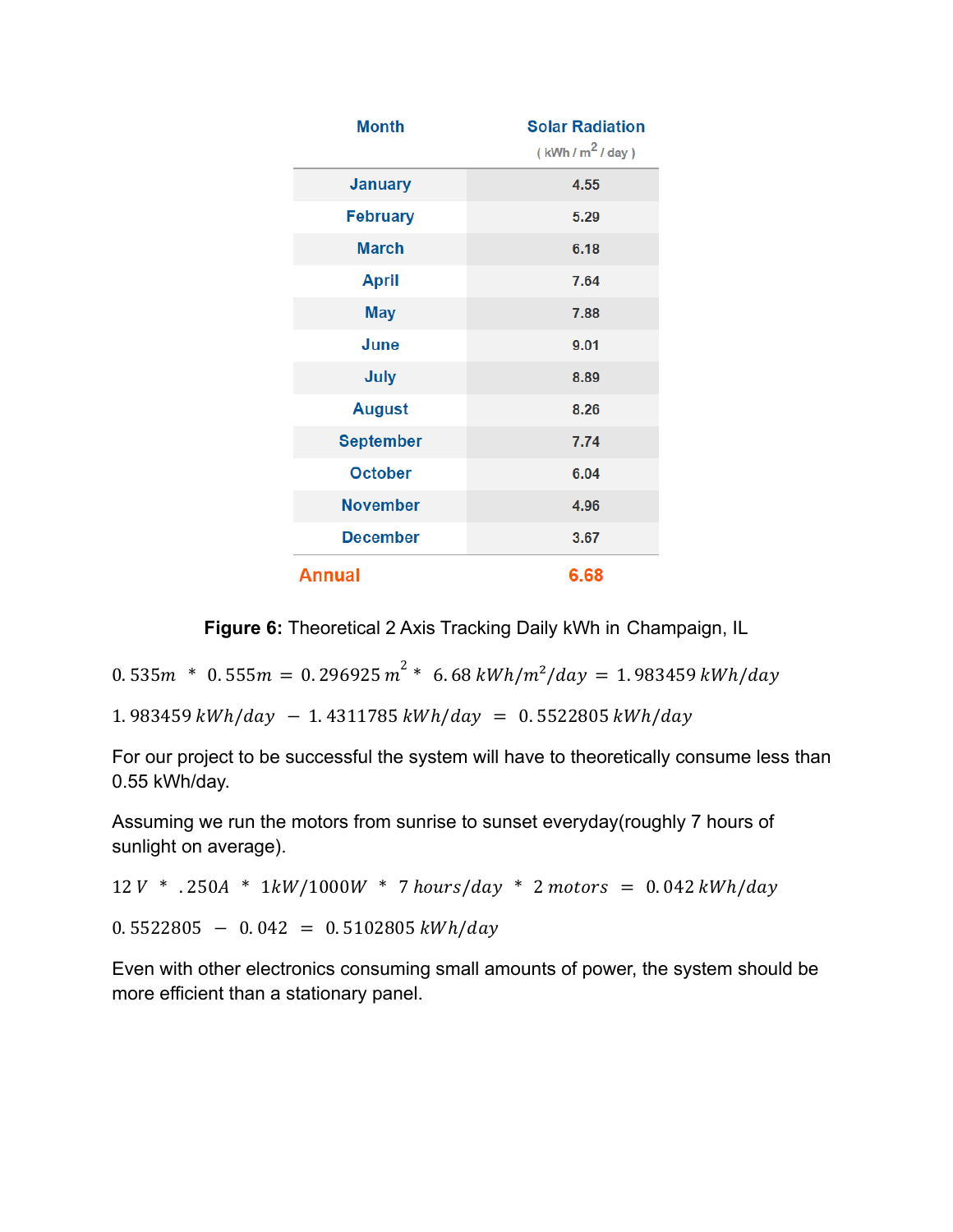# **3 Cost Analysis and Schedule**

### 3.1 Cost Analysis

#### 3.1.1 Labor

A University of Illinois graduate makes on average \$105,879 [0]. With 2080 working hours in a year that makes the hourly wage \$50.90/hr. We each plan to spend at least 10 hours working on this project a week and with 9 weeks left before the project demo that makes \$50.90/hr \* 10 hrs/week \* 3 people \* 9 weeks = \$13,743 in labor costs.

| Part                                                     | Cost     | <b>Bulk Cost</b> | Quantity       |
|----------------------------------------------------------|----------|------------------|----------------|
| 50W 22V Solar<br>Panel                                   | \$0.00   | <b>NA</b>        | 1              |
| WiFi Module -<br>ESP8266 (4MB<br>Flash)                  | \$7.50   | <b>NA</b>        | 1              |
| Photoresistors -<br>Adafruit                             | \$0.95   | \$0.86           | 10             |
| <b>Adafruit METRO</b><br>ATMEGA328<br>Microcontroller    | \$17.50  | <b>NA</b>        | 1              |
| BP3-12-T1 12 V<br><b>3AH Lead Acid</b><br><b>Battery</b> | \$28.79  | <b>NA</b>        | 1              |
| MG16B-030-AB-00<br><b>Gear Motor</b>                     | \$36.65  | <b>NA</b>        | $\overline{2}$ |
| INA226AIDGST<br><b>Power Monitor</b>                     | \$4.25   | <b>NA</b>        | 1              |
| <b>Total Cost</b>                                        | \$138.94 |                  |                |

#### 3.1.2 Parts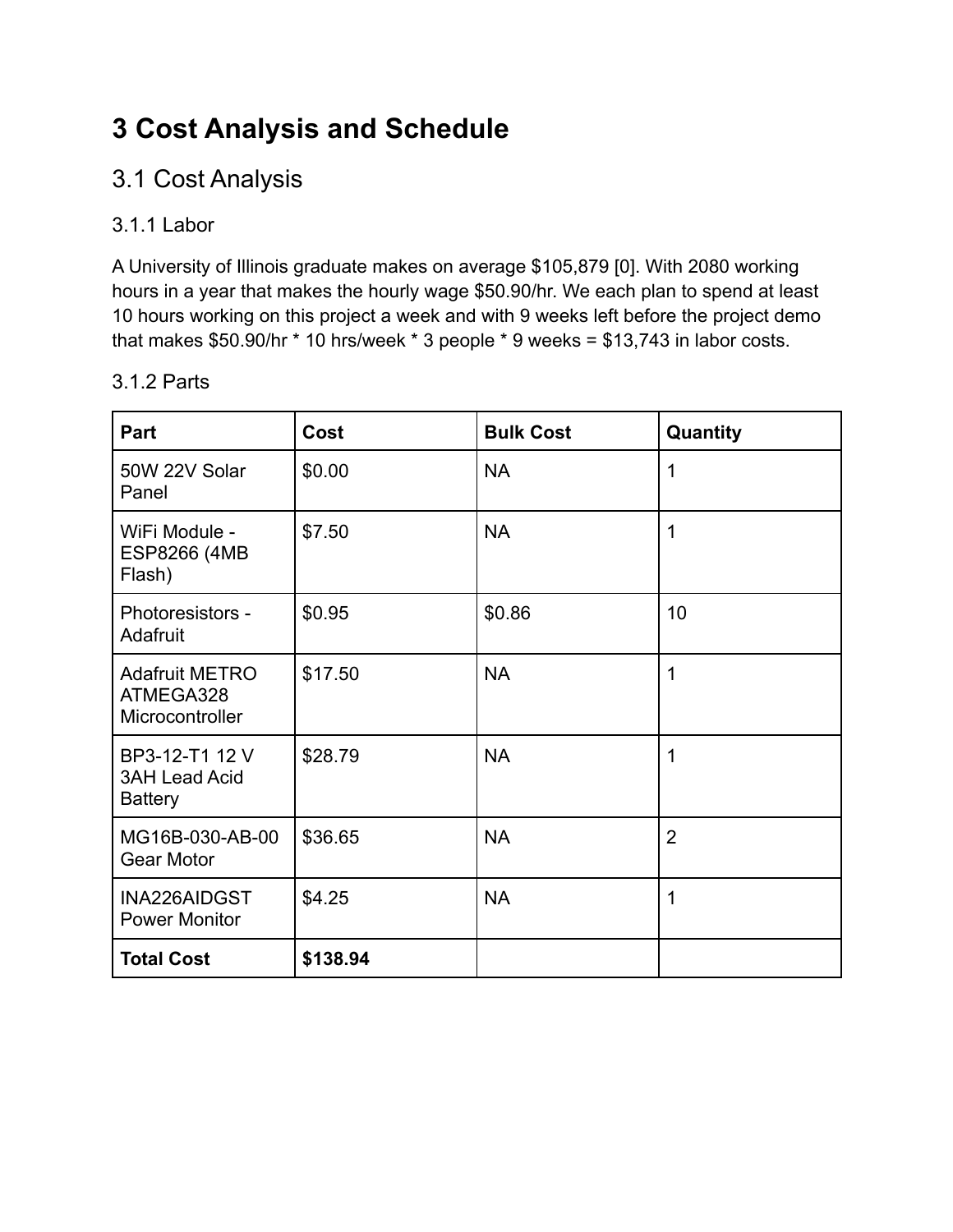## 3.2 Schedule

|      | Daniel                                                 | Rohan                           | <b>Tyler</b>                               |
|------|--------------------------------------------------------|---------------------------------|--------------------------------------------|
| 2/21 | Design Doc/PCB                                         | Design doc/PCB                  | Design doc/PCB                             |
| 2/28 | Order parts                                            | <b>Test/simulate PCB</b>        | <b>Finalize PCB</b>                        |
| 3/7  | Talk to machine<br>shop                                | Test/simulate PCB               | Research<br>programming<br>microcontroller |
| 3/14 | Start web app                                          | <b>Test PCB</b>                 | Program<br>microcontroller                 |
| 3/21 | Work on integrating<br>web app with<br>microcontroller | Make PCB revision               | Test PCB with<br>microcontroller           |
| 3/28 | Combine modules                                        | Combine modules                 | Combine modules                            |
| 4/4  | Final assembly                                         | Final assembly                  | Final assembly                             |
| 4/11 | Testing                                                | Testing                         | Testing                                    |
| 4/18 | Mock demo                                              | Mock demo                       | Mock demo                                  |
| 4/25 | Demonstration                                          | Demonstration                   | Demonstration                              |
| 5/2  | Presentation and<br>final paper                        | Presentation and<br>final paper | Presentation and<br>final paper            |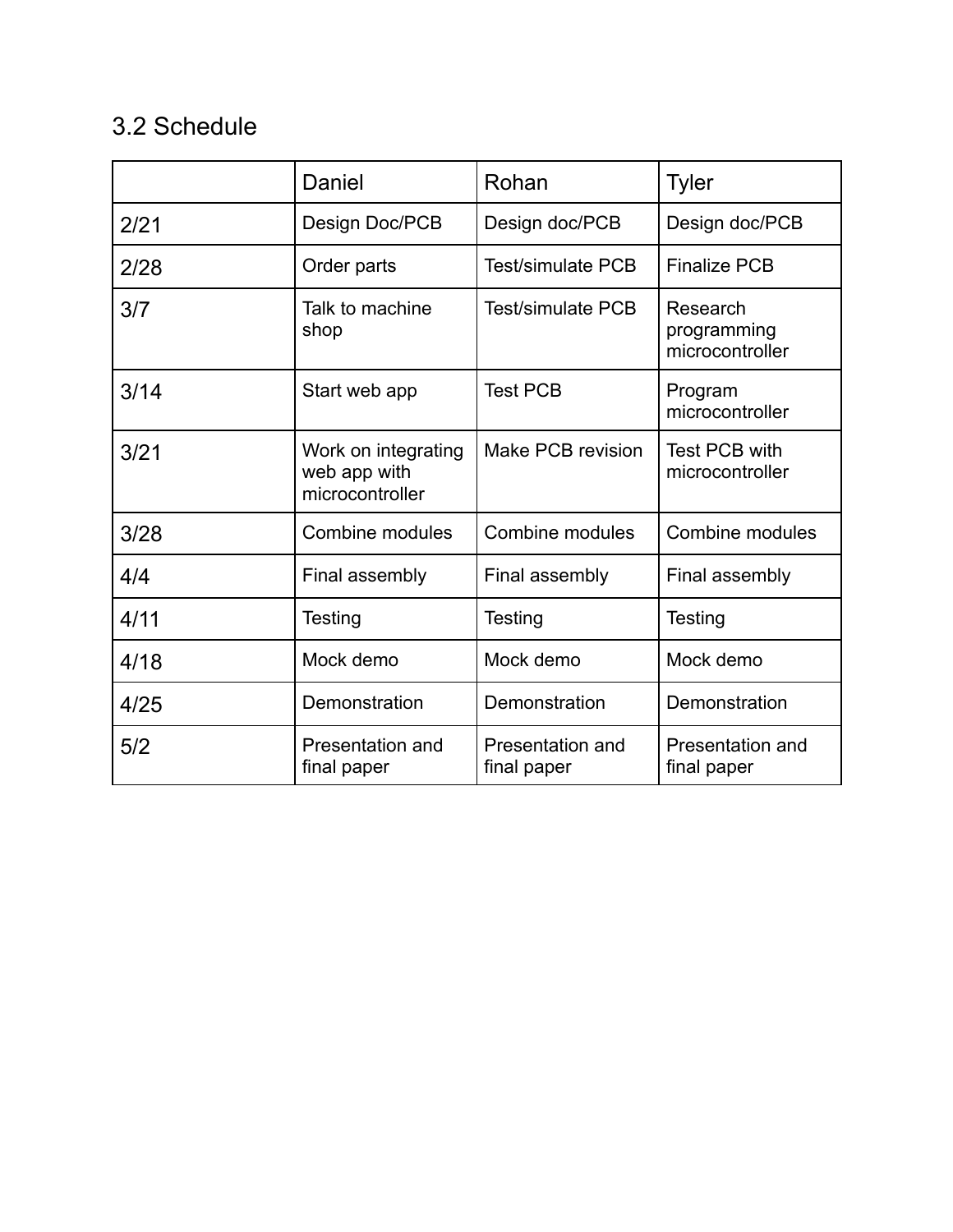# **4 Ethics and Safety**

Section 1.1 of the IEEE Code of Ethics states: "to hold paramount the safety, health, and welfare of the public, to strive to comply with ethical design and sustainable development practices, to protect the privacy of others, and to disclose promptly factors that might endanger the public or the environment" [2]. This relates to our project because we will be working with lithium ion batteries and electrical power. We will uphold Section 1.1 of the Code of Ethics and make sure to follow safety procedures with our battery. Also, we will keep in mind the sometimes questionable ethics of solar panels. Polysilicon, a key component of solar panels, has a lot of poor environmental and labor practices where it is mined [3]. Also, the recycling of solar panels limits their ideal use for environmental sustainability [4].